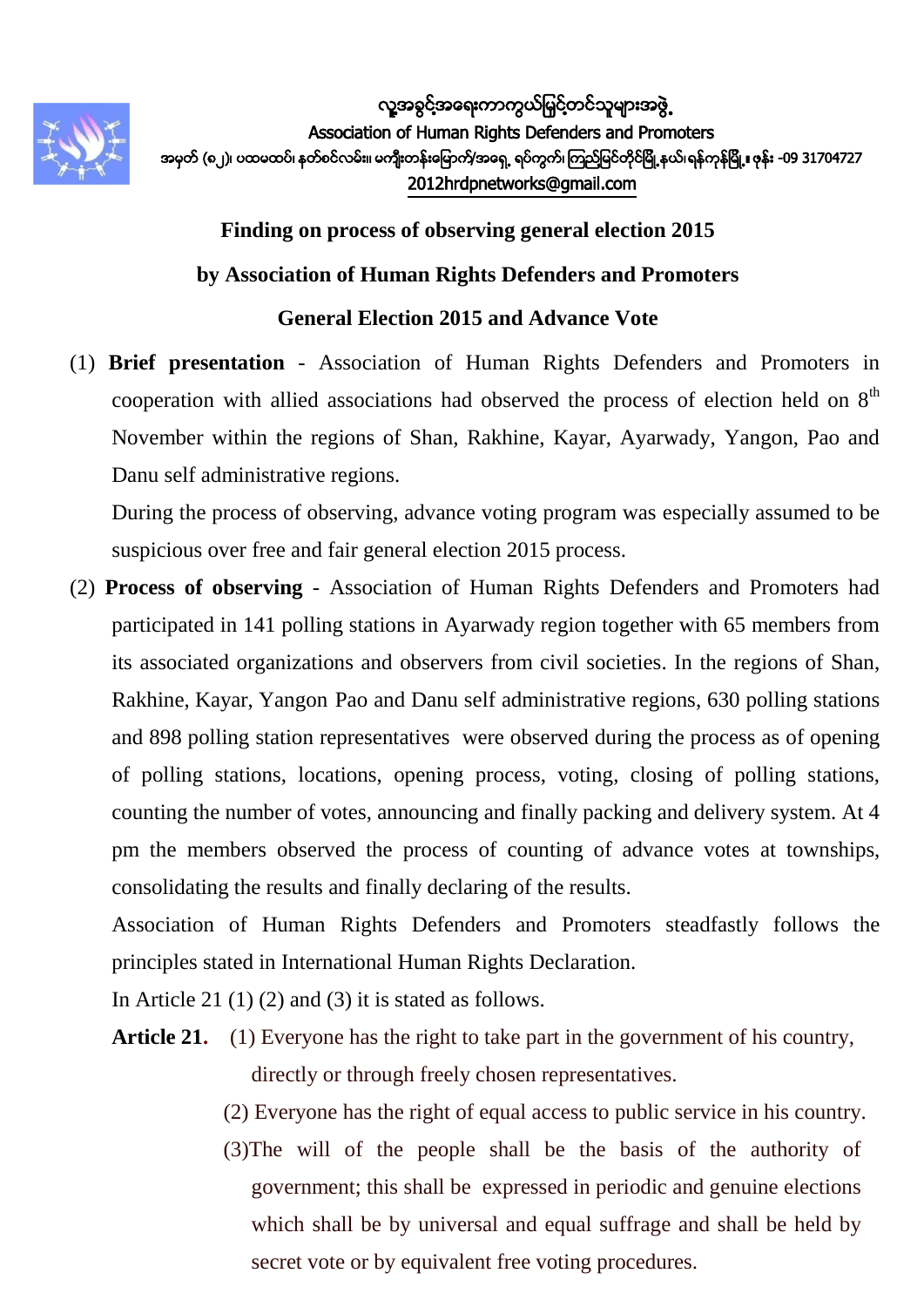The association had participated the process by following the basic principles such as observing with free from bias and to achieve free and fair election.

## **Findings –**

(1) During the period of observation process, location of polling station, situation before opening of voting stations, closing of voting stations, counting of votes, declaration of votes, packing and delivery of votes and transparency as to voting process were 80% in compliance with the voting regulation.

Upon scrutinizing the situation of voting process in ethnic regions;

(1)The polling stations were built in the vicinity of armed ethnic groups:

(2) Ethnic groups were loitering around the polling stations, fully equipped with weapons:

(3)The groups, fully equipped with weapons, threatened the voters to vote in favor of the party they preferred:

(4)The villagers were prohibited to travel from one village to another within (3) days prior to voting date of  $7<sup>th</sup>$  November:

(5)Disqualified juveniles were forced to vote by issuing them the voting cards:

(6)Within the area of extended polling stations, the voters were persuaded to stamp only on the block which they instructed:

Upon scrutinizing the process of advance voting, the advance votes of military regiments, local armed forces and border security armed forces were not transparency and the whole process was in the state of unfairness.

In the process of counting the advance votes of those armed forces regiments,

(1) it was found out that the voting style was almost identical among the voters:

(2) all the voting slips were folded systematically and identically:

- 95% of the votes were found to be in the similar style, voting in favor of a single political party:
- Other political parties' voters' blocks were stamped just only with 2 to 3 votes identically: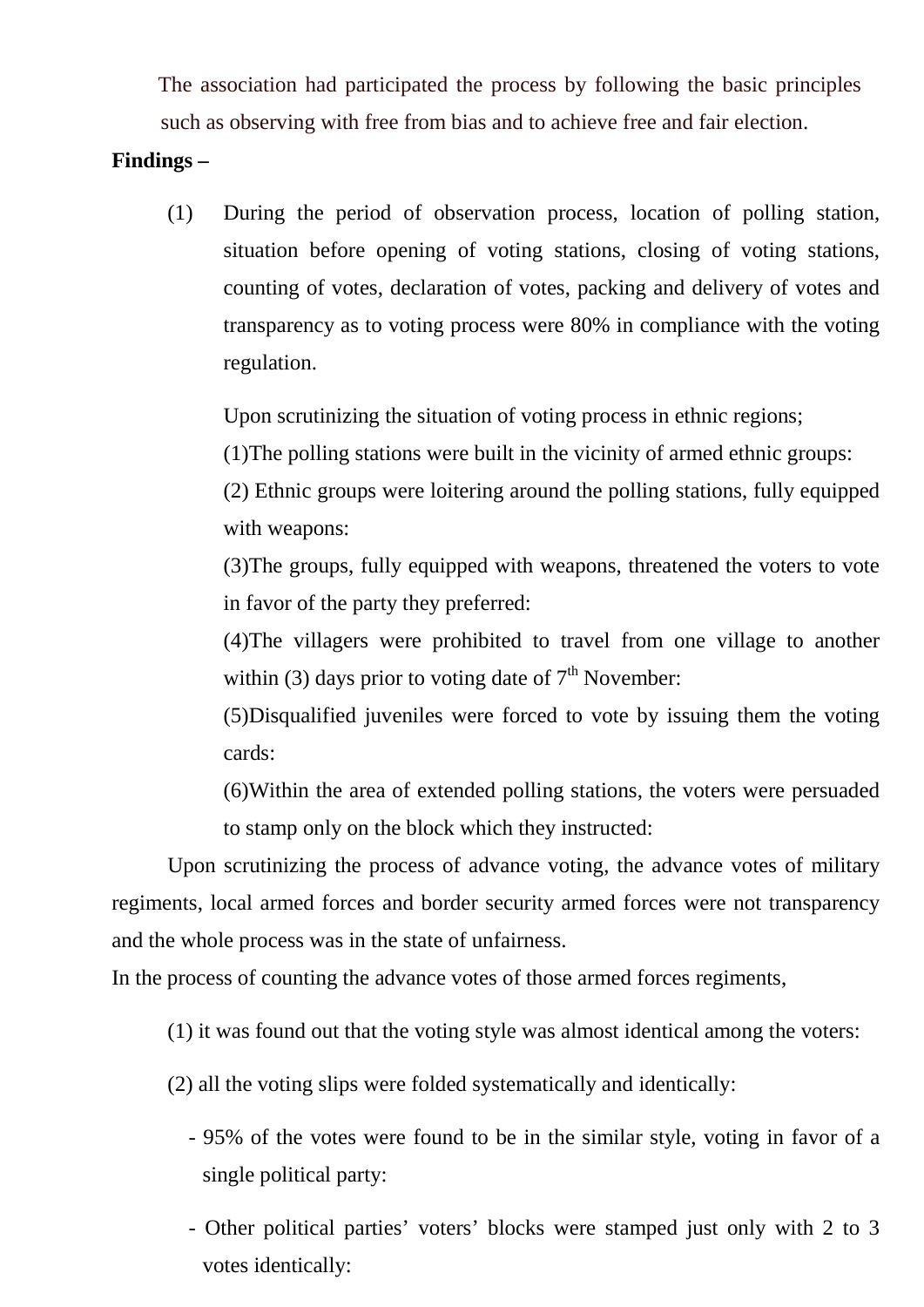- Voting slips were not detached but attached to the receipts:

- There were no names and particulars of voters on the receipt slips

(4) **Review** – It was found out that the citizens within the vicinity of military regiments and local ethnic people within the area of self administered region had totally lost their vested free rights for fair voting and they had to obey the orders of authorities from the regiments and self administered regions.

Although it is fundamentally allowed voters from all walks of life for advance voting during the process of election, on the contrary the election law and rules and regulations allow all the personals from military and police forces for advance voting rights without any limitations. Therefore it is assumed that their vested rights for freedom voting are violated.

Each and every level of election commissions had to invest money, time and strength to set up correct and reliable voters list. All the citizens had to look into the announcement of voters list several times and they had to overcome many steps to make sure of their undisputed rights for voting.

With reference to the provisions stated in Election Commission Law, it is deemed that no one shall be allowed for voting if one's name is not including in the voters list, however there were polling stations in some regions violating to this provision. In the year 2014, at the time of nationwide census taking and also during the process of preparing voters list, some areas were excluded subject to the conditions of instability within that area. Surprisingly during the election time, the polls were allowed in those regions. On account of this situation it is much suspicious about lack of transparency and creating undue influence upon the voters which amounted to unfairness.

As a matter of fact, 80 % of the 2015 election process seems to be free and fair although the process is implemented under the palm of 2008 constitution and the fact that the voters lost 75% of their vested rights.

## (5) **Suggestions for government body and successful parties**

- (1) to review and amend the sections, rule and regulation of election law concerning the articles on advance voting:
- (2) to set up a procedure with sound and safe environment for watching the process of advance voting process in military and people police forces: